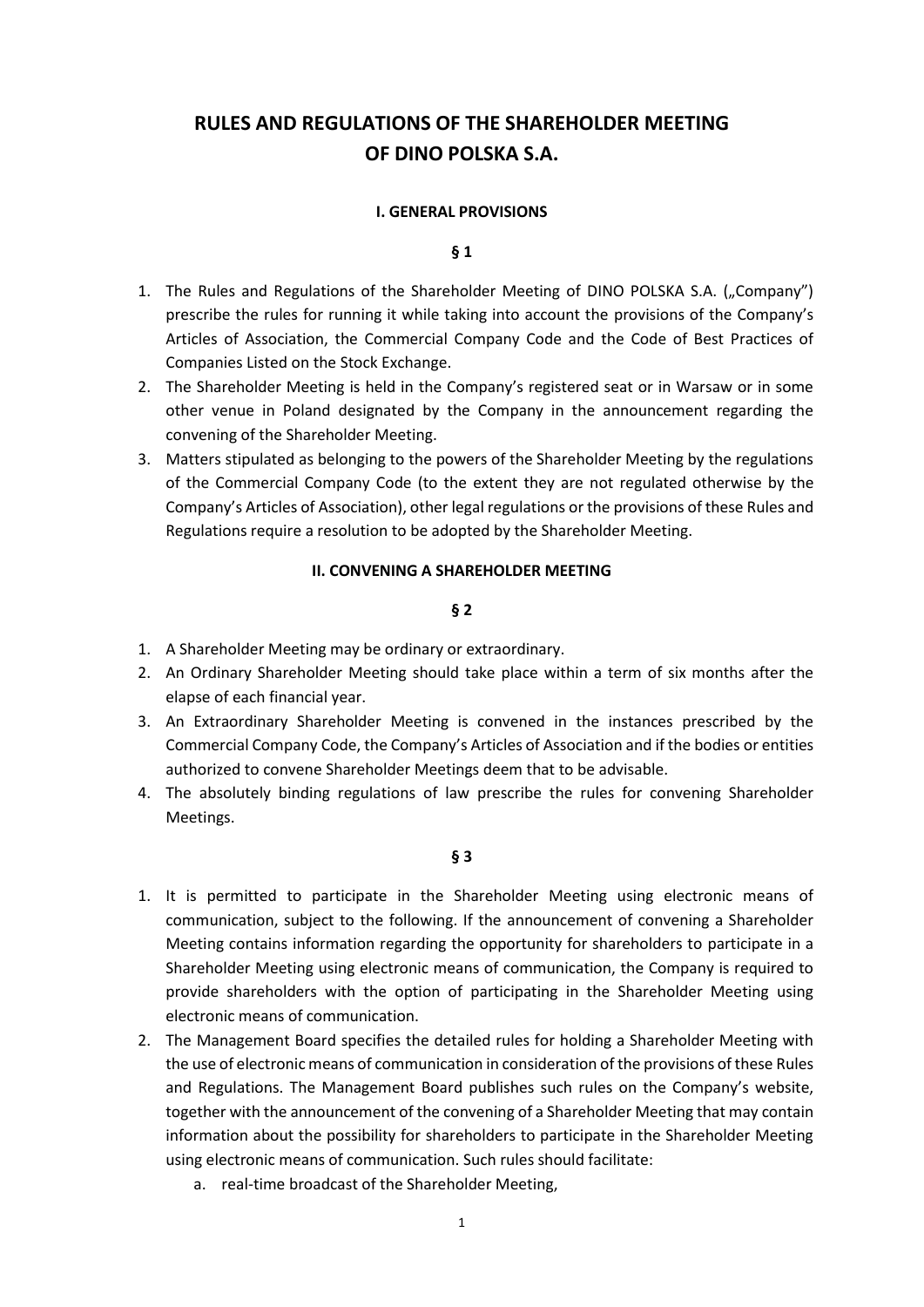- b. two-way real-time communication permitting shareholders to express their opinions in the course of the Shareholder Meeting while being at a location other than the venue of the Shareholder Meeting,
- c. a shareholder's exercise of its voting rights personally or by proxy before or in the course of a Shareholder Meeting outside the venue of the Shareholder Meeting, using electronic means of communication.

## **III. RECORD OF ATTENDANCE AT THE SHAREHOLDER MEETING**

## **§ 4**

A record of attendance containing a list of the participants in a Shareholder Meeting with an indication of the number of shares each one of them represents and the votes due to them and signed by the Chairperson of the Shareholder Meeting should be drawn up promptly after the election of the Chairperson and it should be displayed during this Shareholder Meeting.

## **IV. OPENING THE SHAREHOLDER MEETING AND ELECTING THE CHAIRPERSON**

- 1. The Chairperson of the Supervisory Board or a person designated by that person opens the Shareholder Meeting.
- 2. The Chairperson of the Shareholder Meeting is elected from among the persons in attendance at the Shareholder Meeting.
- 3. The Chairperson of the Shareholder Meeting does not have the right to remove or alter the sequence of matters placed on the agenda without the consent of the Shareholder Meeting.
- 4. The Chairperson of the Shareholder Meeting procures and is vigilantly focused on the efficient conduct of business, ensures that the rights and interests of shareholders are respected, counters any abuse of the rights held by the participants of a Shareholder Meeting and approves the correctness of the convening of the Shareholder Meeting.
- 5. The following tasks in particular belong to the Chairperson of the Shareholder Meeting:
	- a) ensuring the efficient and proper course of business and voting,
	- b) giving people the floor and taking it away from them,
	- c) calling for a vote and ensuring that it follows the proper course,
	- d) ruling on procedural doubts,
	- e) calling short breaks during the course of the meeting.
- 6. Short breaks in the course of a meeting that are not tantamount to adjourning the meeting called by the Chairperson of the Shareholder Meeting in justified instances cannot aim to hinder shareholders from exercising their rights.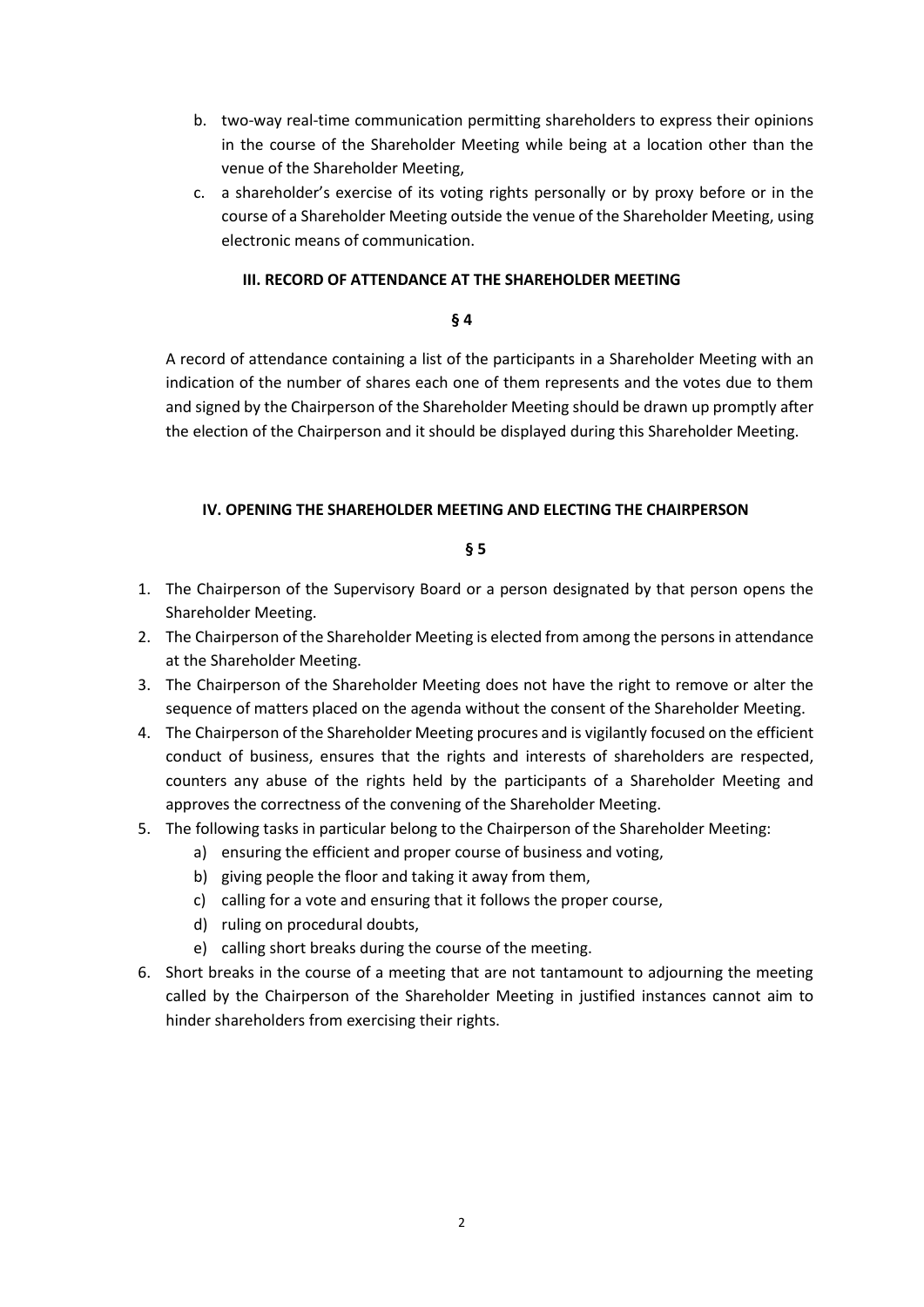## **V. ELECTION RESULTS COMMITTEE**

## **§ 6**

- 1. If the participants of a Shareholder Meeting consider it to be necessary, the Shareholder Meeting may appoint an Election Results Committee consisting of 3 persons.
- 2. The participants of the Shareholder Meeting put forward their candidates to be members of the Election Results Committee.
- 3. The following tasks above all belong to the Election Results Committee:
	- a. overseeing the proper course of voting,
	- b. overseeing the electronic voting system (if it is implemented)
	- c. tallying votes, determining the voting results and conveying the results to the Chairperson of the Shareholder Meeting.
- 4. The Election Results Committee may investigate the results of votes that transpired prior to its appointment.
- 5. If the members of the Election Results Committee assert irregularities during the voting process, they shall promptly notify the Chairperson of the Shareholder Meeting thereof.
- 6. If the participants of a Shareholder Meeting do not consider it necessary to appoint an Election Results Committee, the Chairperson of the Shareholder Meeting shall discharge its duties.

#### **VI. COURSE OF THE MEETING**

## **§ 7**

- 1. Decisions in matters stipulated as belonging to the powers of the Shareholder Meeting are made in the form of resolutions.
- 2. Resolutions in matters stipulated as belonging to the powers of the Shareholder Meeting may also be adopted even if the Shareholder Meeting is not convened formally if the entire share capital is represented and none of the persons in attendance objects to holding the Shareholder Meeting or placing any specific matters on the agenda.
- 3. No resolution may be adopted with respect to any matter not on the agenda unless the entire share capital is represented at the Shareholder Meeting and none of the persons in attendance objects to adopting a resolution.

- 1. The following matters in particular require the Shareholder Meeting to adopt a resolution:
	- a. reviewing and approving the Management Board report on the Company's activity and the financial statements for the previous financial year,
	- b. giving a discharge to the members of the Management Board and Supervisory Board on the performance of their duties,
	- c. appointing and dismissing Supervisory Board members subject to §16 of the Articles of Association and setting the amount of compensation and the compensation rules for Supervisory Board members,
	- d. making a decision regarding claims for the redress of damage caused when establishing the Company or during its management or supervision,
	- e. distributing profit or covering losses,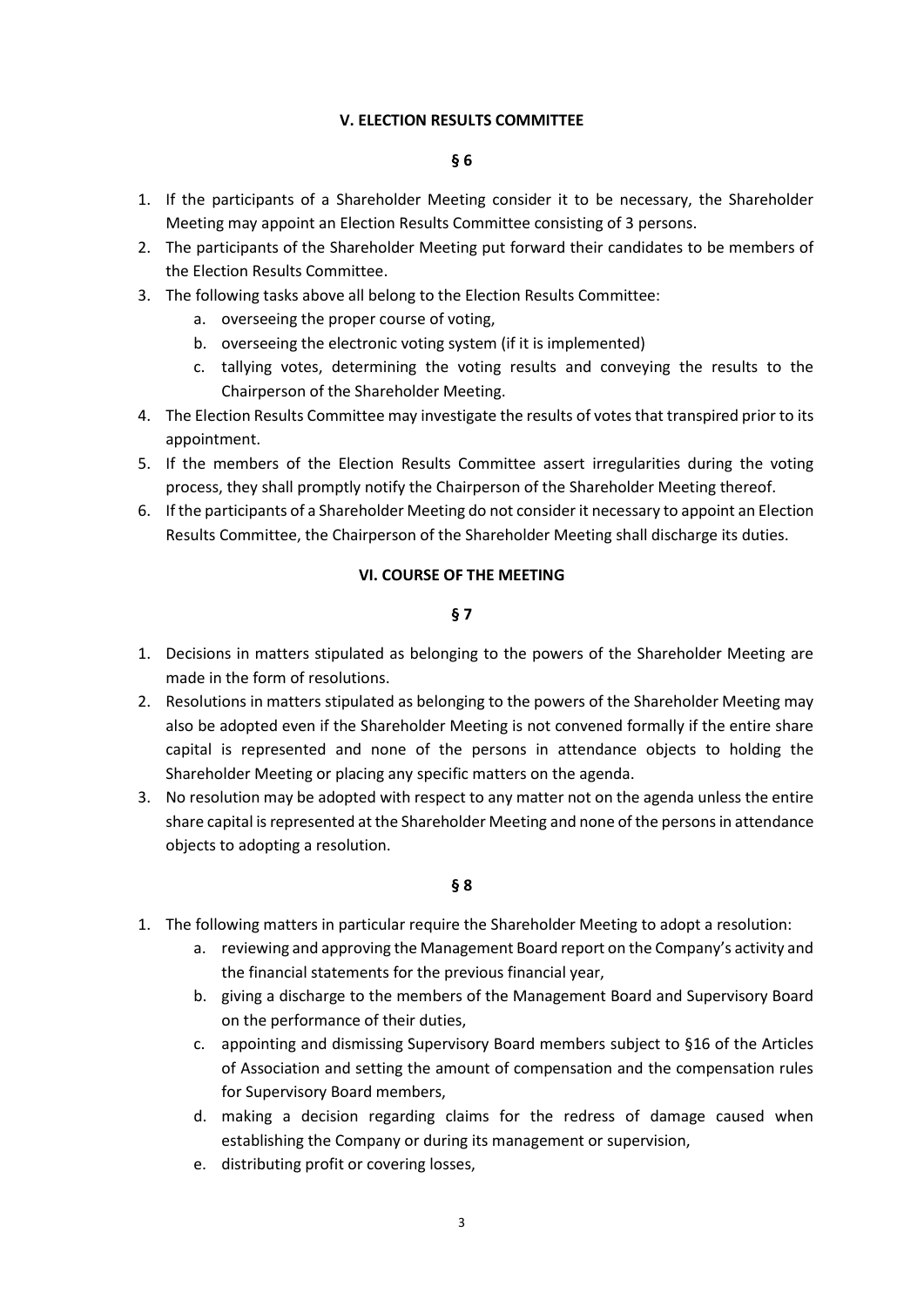- f. issuing convertible bonds or bonds with pre-emptive rights and issuing the subscription warrants referred to in Article 453 § 2 of the Commercial Company Code,
- g. redeeming shares,
- h. selling or leasing an enterprise or an organized part thereof and establishing a limited right in rem thereon,
- i. establishing reserve capital accounts and other capital accounts or special-purpose funds and the liquidation thereof,
- j. executing a credit facility, loan, surety or some other similar agreement with a Management Board or Supervisory Board member, a commercial proxy, a liquidator of the Company or in favor of any of these persons,
- k. having a Subsidiary execute an agreement referred to in item j) above with a Management Board or Supervisory Board member, a commercial proxy, a liquidator of the Company or of the Subsidiary.
- 2. The Shareholder Meeting's consent is not required to purchase or sell any real property, perpetual usufruct or a share in real property.

# **§ 9**

- 1. Each share gives the right to a single vote at the Shareholder Meeting.
- 2. Resolutions shall be adopted by an absolute majority of votes unless the provisions of the Commercial Company Code or the Company's Articles of Association contemplate more rigorous voting rules.

- 1. Votes are held during the Shareholder Meeting under open balloting. A secret ballot will be ordered during elections and when voting on motions to dismiss members of the Company's bodies, to hold them liable as well as in the case of personal matters. Furthermore, a secret ballot should be ordered at the request of at least one shareholder from among those present or represented at the Shareholder Meeting.
- 2. The Shareholder Meeting adopts resolutions only in matters included in the agenda subject to the reservation in §7 section 3 above.
- 3. Supervisory Board and Management Board members and the Company's statutory auditor should provide explanations and information concerning the Company to participants in the Shareholder Meeting within the bounds of their powers and to the extent necessary to handle the matters being discussed by the Shareholder Meeting. In such an event, the Management Board will provide responses according to the rules prescribed by the provision in art. 428 of the Commercial Company Code and while taking into account the fact that a public company performs its reporting duties in the manner following from the regulations of the law on public securities trading, where the provision of a certain amount of information cannot be accomplished in any other way than stemming from these regulations.
- 4. The Chairperson of the Shareholder Meeting closes the discussion and calls for a vote.
- 5. Voting at the Shareholder Meeting is accomplished by open balloting. A secret ballot will be ordered during elections and when voting on motions to dismiss members of the Company's bodies, to hold them liable as well as in the case of personal matters. Furthermore, a secret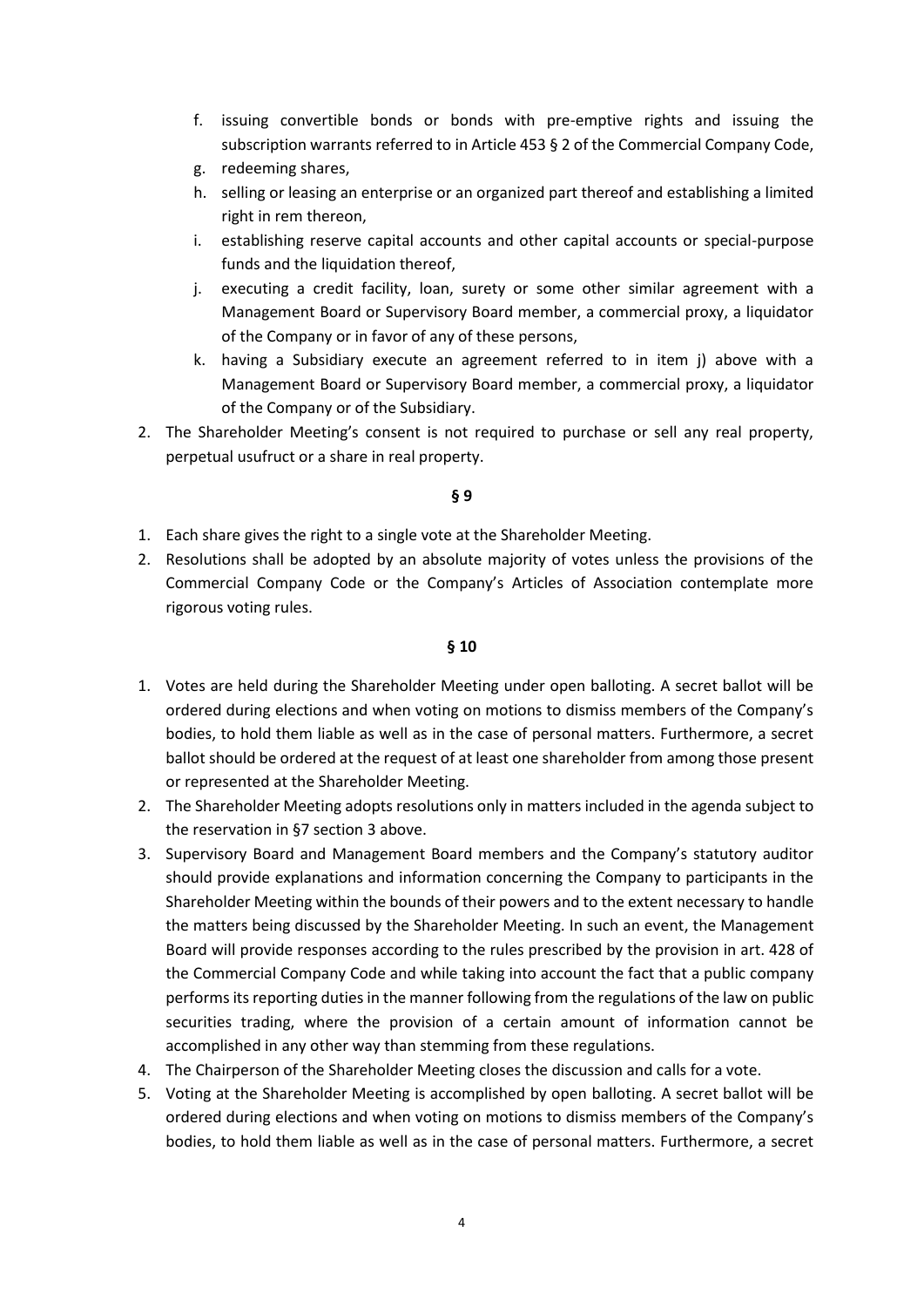ballot should be ordered at the request of at least one shareholder from among those present or represented at the Shareholder Meeting.

- 6. Voting may be conducted with the use of an electronic system to cast and count votes. This system should make it possible to cast votes whose number corresponds to the number of shares held, in a manner making it possible to vote differently on every one of the shares held, in favor of a resolution or a motion, or against them. During a secret ballot, this system should procure the elimination of the ability to identify how various shareholders vote.
- 7. A shareholder at a Shareholder Meeting may cast a vote or submit an objection by post according to the rules prescribed by the Commercial Company Code.
- 8. A vote cast by post is considered to be valid if it is cast on the form placed on the website or sent at a shareholder's request.
- 9. A vote cast by post is taken into account when tallying the votes if the Company receives it no later than at the time of calling for a vote at the Shareholder Meeting.
- 10. Voting on matters of order may pertain solely to matters related to the conduct of the business of the Shareholder Meeting. Resolutions that may affect how shareholders exercise their rights are not subject to a vote under this procedure.
- 11. The Election Results Committee tallies the number of votes cast in favor of and against the adoption of a resolution. The Election Results Committee's assertion concerning the number of votes is transmitted to the Chairperson of the Shareholder Meeting who announces the result of the vote by stating the number of votes in favor of and against the adoption of the resolution.
- 12. Resolutions are considered to be adopted if they are adopted by an absolute majority of votes insofar as the Commercial Company Code or the Articles of Association do not stipulate otherwise.
- 13. The Chairperson of the Shareholder Meeting shall ensure that all parties submitting an objection to a resolution have the ability to provide a concise justification.
- 14. The Chairperson of the Shareholder Meeting announces the voting results that are subsequently included in the minutes.
- 15. After exhausting all the matters included in the agenda, the Chairperson closes the Shareholder Meeting.

## **VII. MINUTES OF THE SHAREHOLDER MEETING**

- 1. A notary shall prepare minutes of the Shareholder Meeting. The resolutions adopted during the meeting shall be included in the minutes.
- 2. The minutes shall contain an assertion that the Shareholder Meeting has been convened correctly and that it is capable of adopting resolutions and the adopted resolutions shall be enumerated, and the following information shall be given for every resolution: the number of shares on which valid votes are cast, the percentage of these shares in the share capital, the total number of valid votes, the number of votes "in favor", "against" and "abstaining" and the submitted objections.
- 3. The record of attendance with the signatures of the participants in the Shareholder Meeting and the list of shareholders voting by post or in some other way using electronic means of communication shall be attached to the minutes.